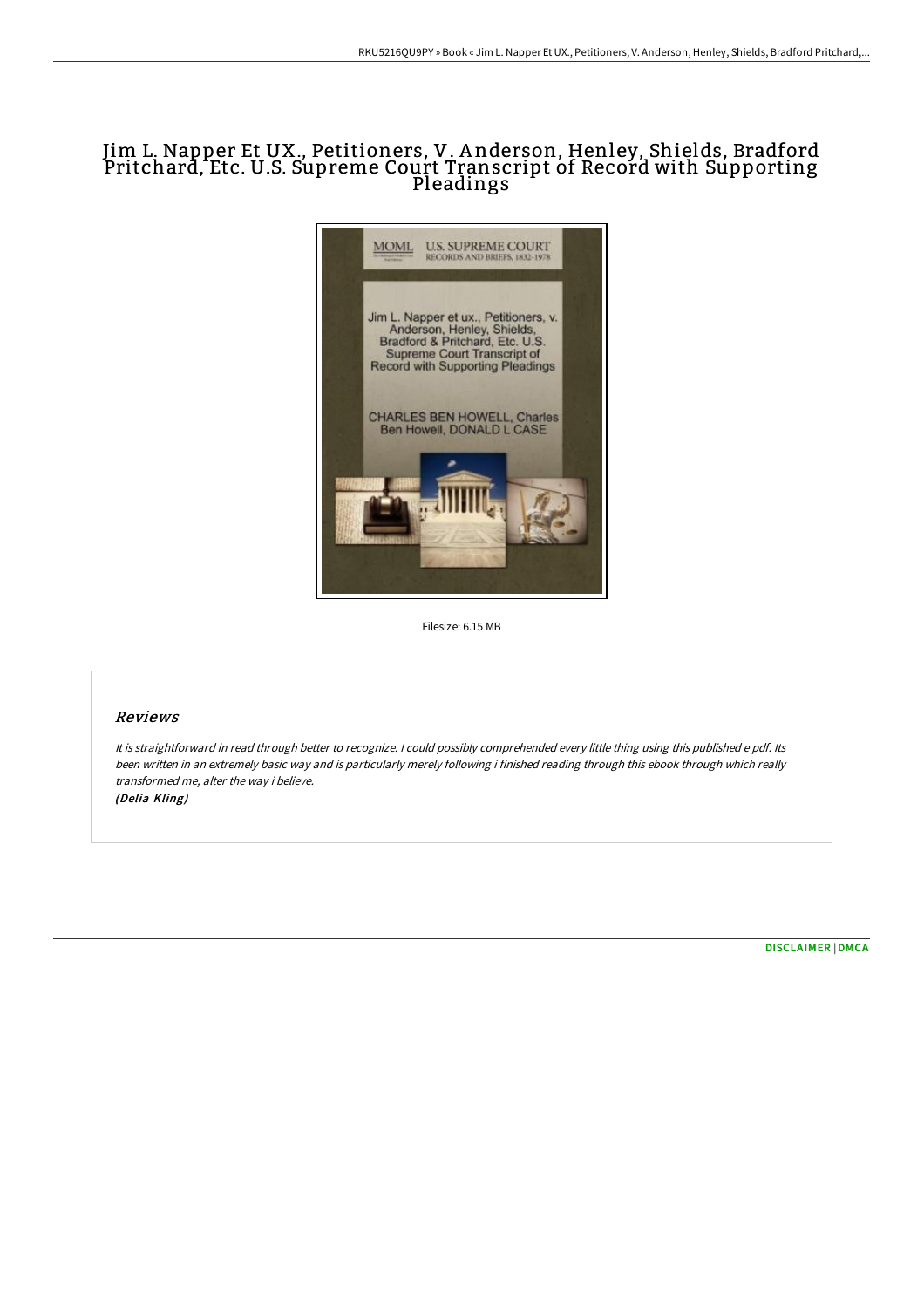## JIM L. NAPPER ET UX., PETITIONERS, V. ANDERSON, HENLEY, SHIELDS, BRADFORD PRITCHARD, ETC. U.S. SUPREME COURT TRANSCRIPT OF RECORD WITH SUPPORTING PLEADINGS



Gale, U.S. Supreme Court Records. Paperback. Condition: New. 128 pages. Dimensions: 9.7in. x 7.4in. x 0.3in.The Making of Modern Law: U. S. Supreme Court Records and Briefs, 1832-1978 contains the worlds most comprehensive collection of records and briefs brought before the nations highest court by leading legal practitioners - many who later became judges and associates of the court. It includes transcripts, applications for review, motions, petitions, supplements and other oFicial papers of the most-studied and talked-about cases, including many that resulted in landmark decisions. This collection serves the needs of students and researchers in American legal history, politics, society and government, as well as practicing attorneys. This book contains copies of all known US Supreme Court filings related to this case including any transcripts of record, briefs, petitions, motions, jurisdictional statements, and memorandum filed. This book does not contain the Courts opinion. The below data was compiled from various identification fields in the bibliographic record of this title. This data is provided as an additional tool in helping ensure edition identification: Jim L. Napper et ux. , Petitioners, v. Anderson, Henley, Shields, Bradford and Pritchard, Etc. Petition CHARLES BEN HOWELL 1975 74-1583 423 U. S. 837 96 S. Ct. 65 46 L. Ed. 2d 56 6-16-1975Jim L. Napper et ux. , Petitioners, v. Anderson, Henley, Shields, Bradford and Pritchard, Etc. Reply Brief (P) Charles Ben Howell 1975 74-1583 423 U. S. 837 96 S. Ct. 65 46 L. Ed. 2d 56 9-8-1975Jim L. Napper et ux. , Petitioners, v. Anderson, Henley, Shields, Bradford and Pritchard, Etc. Brief in Opposition DONALD L CASE 1975 74-1583 423 U. S. 837 96 S. Ct. 65 46 L. Ed. 2d 56 8-27-1975 This item ships from multiple locations. Your book may arrive from Roseburg,OR, La Vergne,TN. Paperback.

Read Jim L. Napper Et UX., Petitioners, V. Anderson, Henley, Shields, Bradford Pritchard, Etc. U.S. Supreme Court Transcript of Record with [Supporting](http://albedo.media/jim-l-napper-et-ux-petitioners-v-anderson-henley.html) Pleadings Online

**Download PDF Jim L. Napper Et UX., Petitioners, V. Anderson, Henley, Shields, Bradford Pritchard, Etc. U.S.** Supreme Court Transcript of Record with [Supporting](http://albedo.media/jim-l-napper-et-ux-petitioners-v-anderson-henley.html) Pleadings